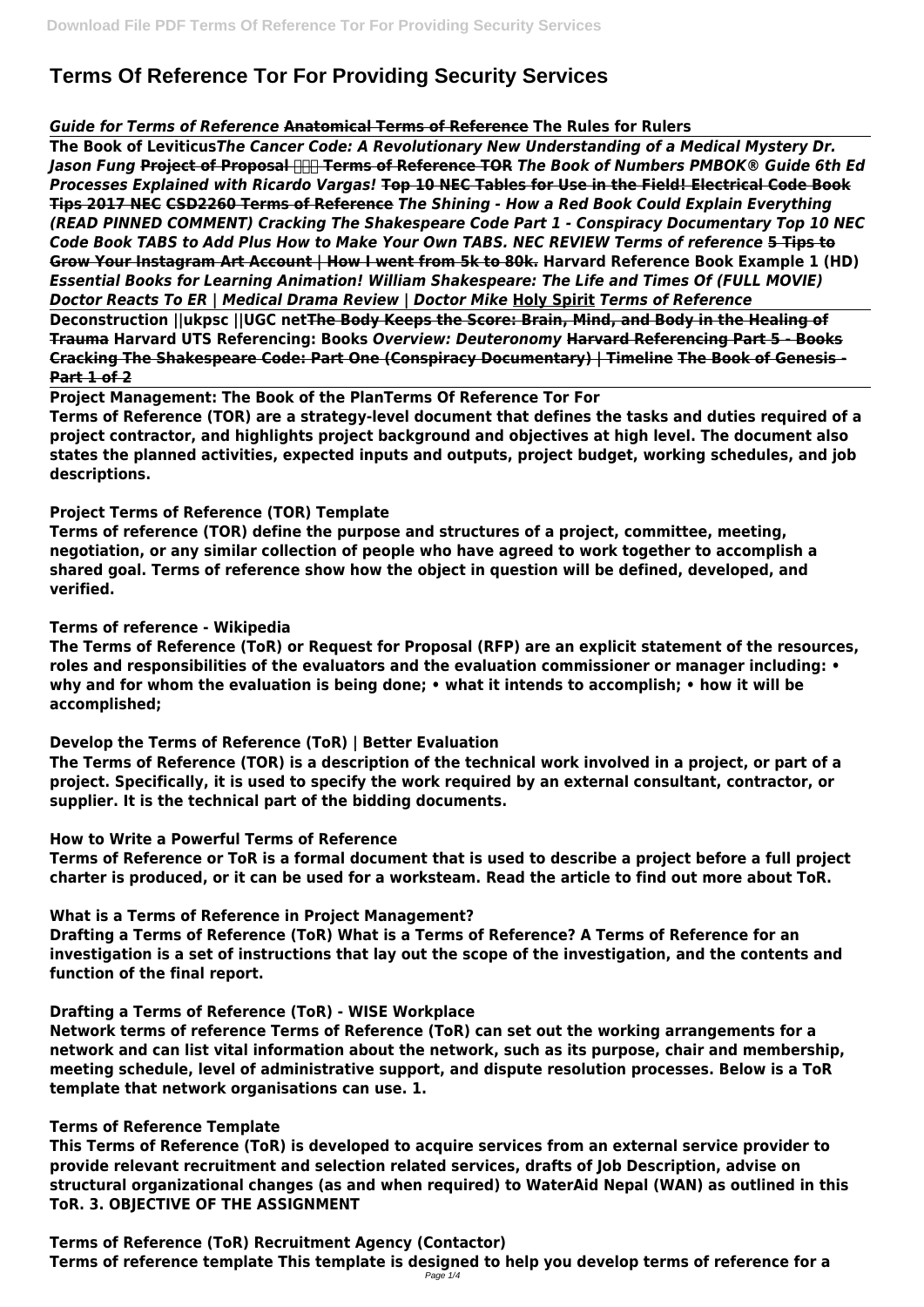**group such as a project advisory group or panel. The suggested headings and questions are not intended to be prescriptive but will give you some ideas based on what other people have included in their terms of reference.**

#### **Template one: Terms of reference | INVOLVE**

**A term of reference template is a formal document but ordinary not very long and defines the structure as well as purpose of a project, proposal, program or negotiation. Generally these are the guidelines offered to someone when they asked to examine a specific topic and explain them what they must bargain or what they can overlook.**

#### **4+ Term of Reference Templates | Printable Word, Excel & PDF**

**TERMS OF REFERENCE ("ToR") –TECHNICAL CONSULTANT JORDAN SCHOOLS A. PROJECT BACKGROUND AND OBJECTIVES Jordan has around 7,170 schools, of which about 3,800 schools are run by the Ministry of Education ("MoE" or the "Client") providing education to 1.33 million students.**

#### **TERMS OF REFERENCE ("ToR") – TECHNICAL CONSULTANT JORDAN ...**

**Terms of reference (TOR) form a foundation stone for the commencement of any workplace investigation. Much like a recipe, they set out the core people and components of the investigation, as well as the boundaries and methods to be utilised.**

#### **What are Terms of Reference? Do You Need Them?**

**A proposal is a formal document issued by a sponsor to solicit services from the evaluators. These proposals are prepared by the Terms of Reference (TOR) provided by the sponsor and included in the RFP. It becomes almost mandatory on the part of the bidder to follow this TOR in the preparation of the proposal.**

**Terms of Reference (TOR) - iEduNote.com**

**Terms of Reference (TOR) 1 Terms of Reference (TOR) for engaging a Consultant to undertake the development of a Standard Operating Procedure (SOP) for Investigation of Human Trafficking Cases by Law Enforcement Agencies**

# **Terms of Reference (TOR)**

**Terms of Reference for Mid-Term Review of USAID CARE MYAP/SHOUHARDO Program - ToR for the evaluation of a program in Bangladesh designed to address the issues contributing to vulnerabilities such as a lack of participation, social injustice, and discrimination that hold people back from leading healthy and productive lives**

# **Terms of Reference | Better Evaluation**

**TOR or Terms of Reference is a document produced by the authority conducting the EIA study. It is formed during Scoping, the second stage in the EIA process. All the stakeholders are invited to submit their concerns regarding the project during a public hearing organized by the EIA committee, which is followed by discussions and deliberations.**

**Environmental Impact Assessment – Terms of Reference – Eco ...**

**TERM OF REFERENCE (TOR) Title: Project Administrative Assistant Name of Project: "Strengthening the implementation of the UN Convention Against Corruption and the role of non-state actors to support anticorruption efforts of the Government of Viet Nam (AC-UNCAC)". Project duration from 6/2014 – 12/2017**

#### **TERM OF REFERENCE (TOR) - UNDP**

**Terms of Reference (TORs) for a research project entitled; 'Within a national and regional context, how is research-oriented and sustainable PhD capacity and capability being developed in Sub-Saharan**

**Terms of Reference (TORs) for a research project entitled; Terms of Reference (ToR) Consultant for Proposal Development 1.**

#### *Guide for Terms of Reference* **Anatomical Terms of Reference The Rules for Rulers**

**The Book of Leviticus***The Cancer Code: A Revolutionary New Understanding of a Medical Mystery Dr.* **Jason Fung <del>Project of Proposal [ | | |</del> Terms of Reference TOR** *The Book of Numbers PMBOK® Guide 6th Ed Processes Explained with Ricardo Vargas!* **Top 10 NEC Tables for Use in the Field! Electrical Code Book Tips 2017 NEC CSD2260 Terms of Reference** *The Shining - How a Red Book Could Explain Everything (READ PINNED COMMENT) Cracking The Shakespeare Code Part 1 - Conspiracy Documentary Top 10 NEC* Page 2/4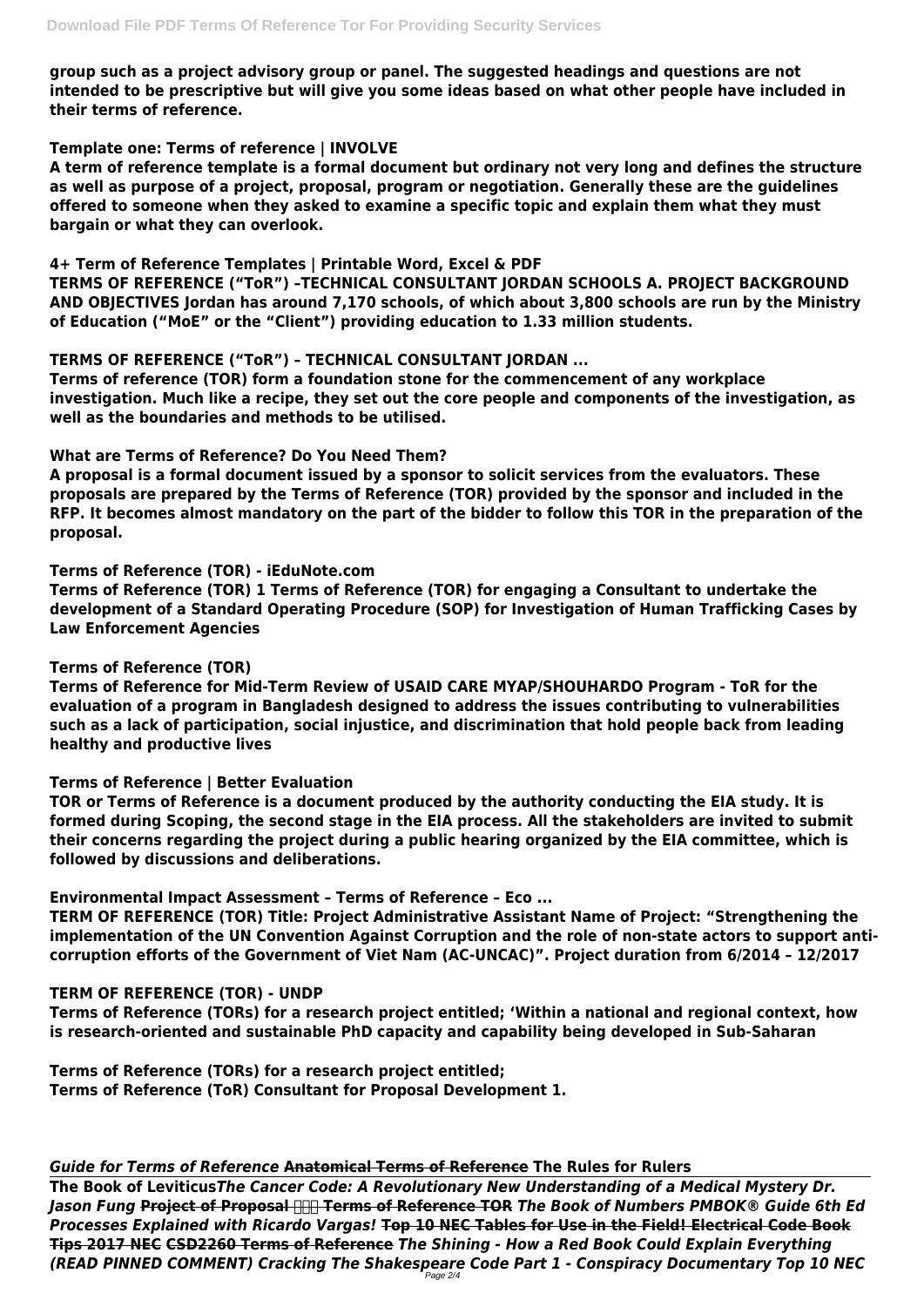*Code Book TABS to Add Plus How to Make Your Own TABS. NEC REVIEW Terms of reference* **5 Tips to Grow Your Instagram Art Account | How I went from 5k to 80k. Harvard Reference Book Example 1 (HD)** *Essential Books for Learning Animation! William Shakespeare: The Life and Times Of (FULL MOVIE) Doctor Reacts To ER | Medical Drama Review | Doctor Mike* **Holy Spirit** *Terms of Reference*

**Deconstruction ||ukpsc ||UGC netThe Body Keeps the Score: Brain, Mind, and Body in the Healing of Trauma Harvard UTS Referencing: Books** *Overview: Deuteronomy* **Harvard Referencing Part 5 - Books Cracking The Shakespeare Code: Part One (Conspiracy Documentary) | Timeline The Book of Genesis - Part 1 of 2**

**Project Management: The Book of the PlanTerms Of Reference Tor For Terms of Reference (TOR) are a strategy-level document that defines the tasks and duties required of a project contractor, and highlights project background and objectives at high level. The document also states the planned activities, expected inputs and outputs, project budget, working schedules, and job descriptions.**

# **Project Terms of Reference (TOR) Template**

**Terms of reference (TOR) define the purpose and structures of a project, committee, meeting, negotiation, or any similar collection of people who have agreed to work together to accomplish a shared goal. Terms of reference show how the object in question will be defined, developed, and verified.**

#### **Terms of reference - Wikipedia**

**The Terms of Reference (ToR) or Request for Proposal (RFP) are an explicit statement of the resources, roles and responsibilities of the evaluators and the evaluation commissioner or manager including: • why and for whom the evaluation is being done; • what it intends to accomplish; • how it will be accomplished;**

# **Develop the Terms of Reference (ToR) | Better Evaluation**

**The Terms of Reference (TOR) is a description of the technical work involved in a project, or part of a project. Specifically, it is used to specify the work required by an external consultant, contractor, or supplier. It is the technical part of the bidding documents.**

# **How to Write a Powerful Terms of Reference**

**Terms of Reference or ToR is a formal document that is used to describe a project before a full project charter is produced, or it can be used for a worksteam. Read the article to find out more about ToR.**

# **What is a Terms of Reference in Project Management?**

**Drafting a Terms of Reference (ToR) What is a Terms of Reference? A Terms of Reference for an investigation is a set of instructions that lay out the scope of the investigation, and the contents and function of the final report.**

# **Drafting a Terms of Reference (ToR) - WISE Workplace**

**Network terms of reference Terms of Reference (ToR) can set out the working arrangements for a network and can list vital information about the network, such as its purpose, chair and membership, meeting schedule, level of administrative support, and dispute resolution processes. Below is a ToR template that network organisations can use. 1.**

#### **Terms of Reference Template**

**This Terms of Reference (ToR) is developed to acquire services from an external service provider to**

**provide relevant recruitment and selection related services, drafts of Job Description, advise on structural organizational changes (as and when required) to WaterAid Nepal (WAN) as outlined in this ToR. 3. OBJECTIVE OF THE ASSIGNMENT**

#### **Terms of Reference (ToR) Recruitment Agency (Contactor)**

**Terms of reference template This template is designed to help you develop terms of reference for a group such as a project advisory group or panel. The suggested headings and questions are not intended to be prescriptive but will give you some ideas based on what other people have included in their terms of reference.**

#### **Template one: Terms of reference | INVOLVE**

**A term of reference template is a formal document but ordinary not very long and defines the structure as well as purpose of a project, proposal, program or negotiation. Generally these are the guidelines offered to someone when they asked to examine a specific topic and explain them what they must bargain or what they can overlook.**